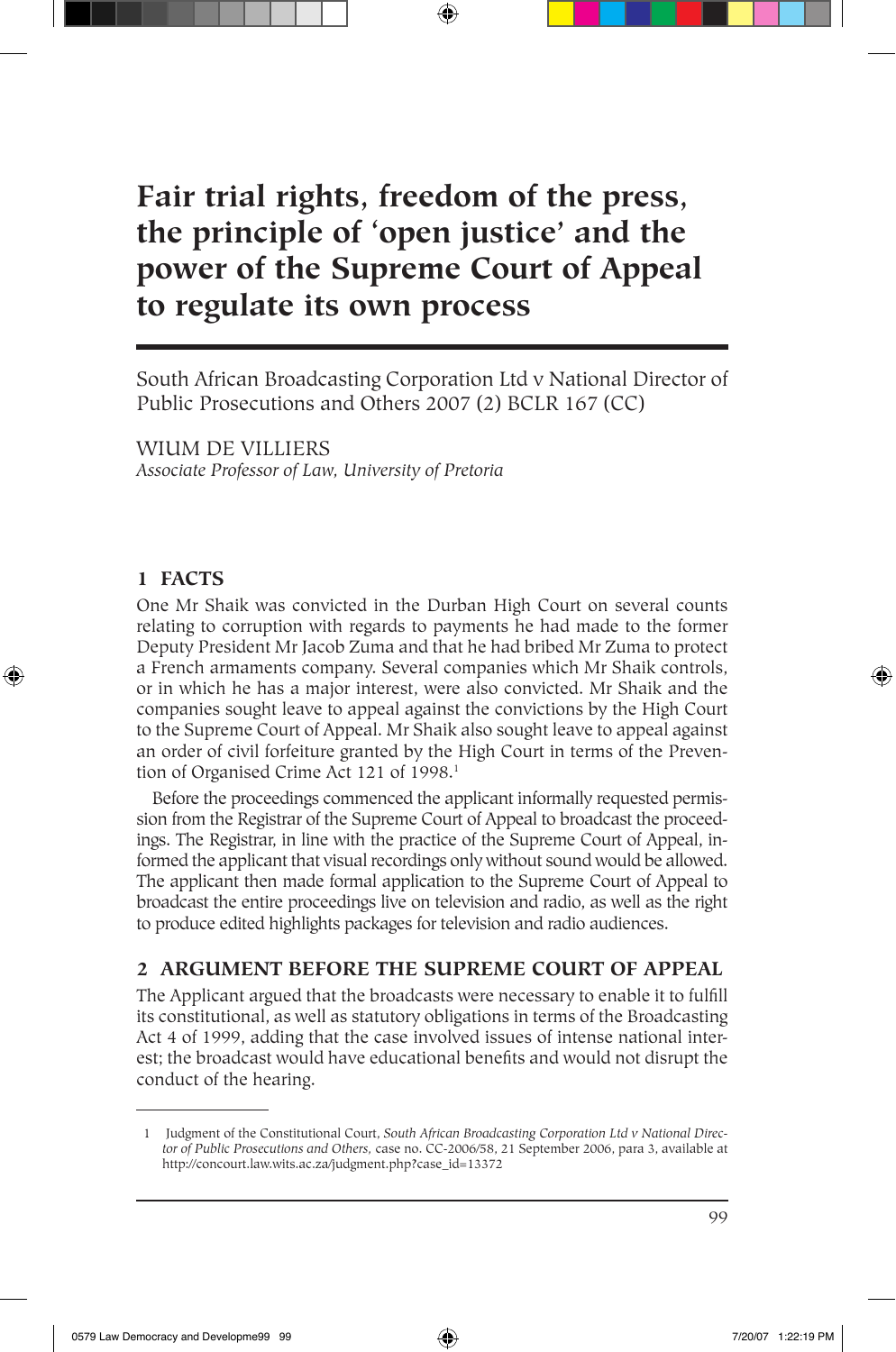The respondents argued that there was no constitutional right to broadcast judicial proceedings. They contended that section 173 of the Constitution, 1996 gave the courts the power to regulate their own proceedings and hence constituted a constitutional limitation to the right to freedom of expression. They argued that the right to freedom of expression was protected by other methods of reporting and that broadcasting would violate the respondent's rights to a fair trial.

### **3 JUDGMENT IN THE SUPREME COURT OF APPEAL**

The court held that the right of the applicant to freedom of expression and the respondent's right to a fair trial were in direct conflict with each other. The court held that because of section 173 of the Constitution it had to embark on a balancing exercise between the right of the applicant to freedom of expression and the respondent's right to a fair trial. The court held that in the exercise fair trial rights had to take precedence over the right to freedom of expression. '[I]f anyone has to give way, it should not be the litigant that faced a loss of liberty if convicted.'

The court found that the television and radio broadcasts violated fair trial rights because of two reasons. Firstly, the broadcast would put 'stress' on both counsel and the judges, inhibiting interaction, thereby creating the material risk that justice would be impaired. Secondly, there was a risk that the broadcasts might prejudice 'the rights of both the State and Mr Zuma to a fair trial' because the extensive broadcasts might deter witnesses from testifying in the Zuma trial due to the critical exposure they may be subjected to which during any appeal. The court also held that the unfettered questioning of counsel may create the impression with the public that the guilt or innocence of Mr Zuma is being prejudged. The court accordingly dismissed the application. The court also held that edited packages might create a risk of misrepresentation and misunderstanding and refused that relief.

The applicant then approached the Constitutional Court on an urgent basis seeking leave to appeal against the judgment of the Supreme Court of Appeal. All the parties to the criminal appeal and the National Director of Public Prosecutions opposed the application. The Constitutional Court found that the application for leave to appeal should be granted.

### **4 ISSUES BEFORE THE CONSTITUTIONAL COURT**

The following constitutional issues were raised before the Constitutional Court:

- (1) The nature of the right to a fair trial in context of a criminal appeal.
- (2) The ambit of the right to freedom of expression of the press and to receive information in section 16 of the Constitution, 1996, with specific regard to the media's role to inform the public about the legal system.
- (3) The existence and role of the 'principle of open justice.'
- (4) The power of the Supreme Court of Appeal to regulate its own proceedings under section 173 of the Constitution, 1996.

100

⊕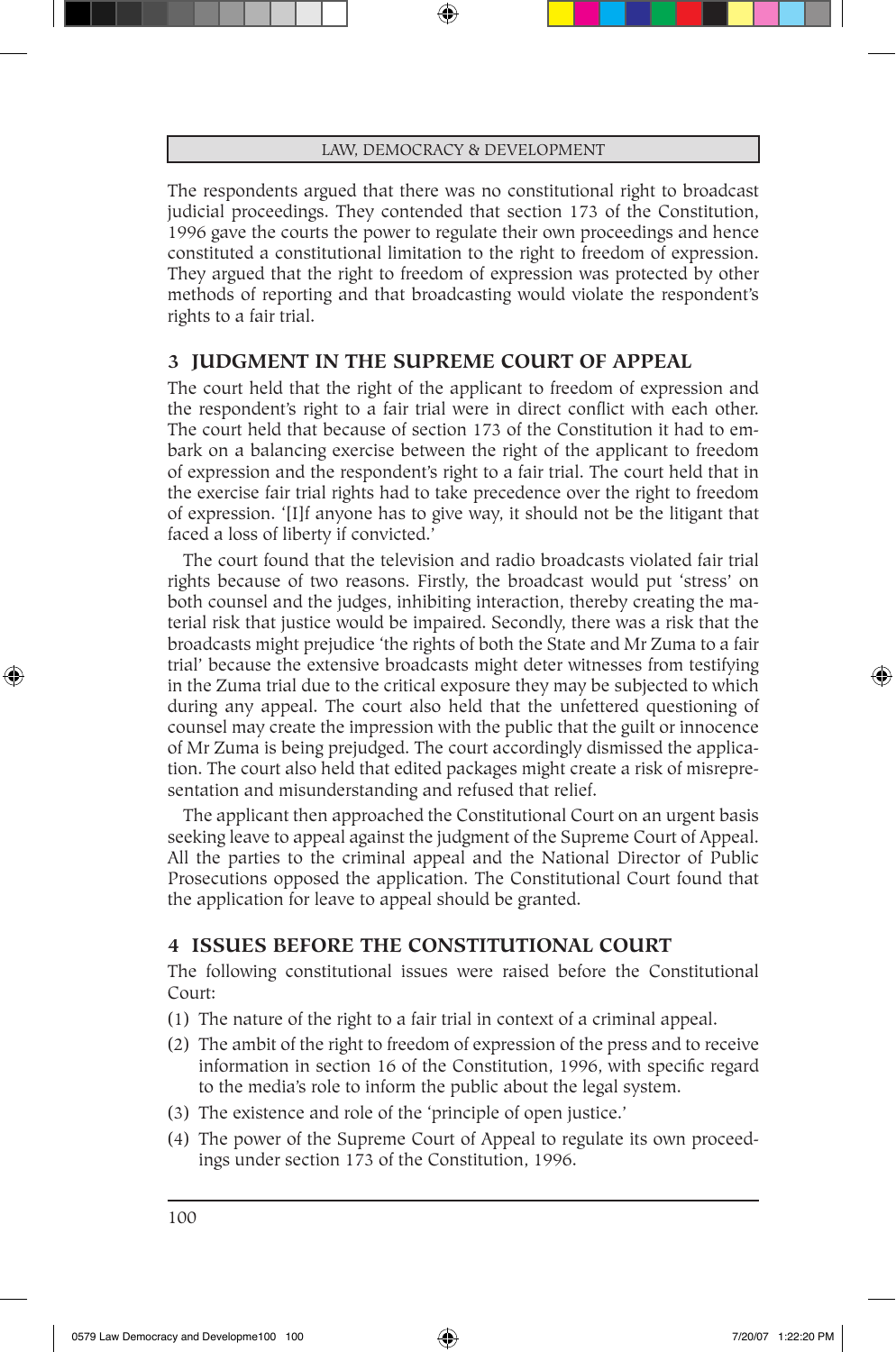### **5 JUDGMENT IN THE CONSTITUTIONAL COURT**

The Constitutional Court held that it was the primary constitutional responsibility of a court of appeal to ensure that the proceedings before it were fair and the court must give content to that obligation. This obligation has always been part of South African law and is now constitutionally enshrined as a fundamental right in section 35(3) of the Constitution. The brief to ensure that proceedings are fair will often require that principles and practical factors which may not point in the same direction have to be considered.

The Court furthermore held that the right to a fair trial had been interpreted by the Constitutional Court as including the foundational values of dignity, freedom and equality which lie 'at the heart of a fair trial in the field of criminal justice' and as embracing 'a concept of substantive fairness which is not to be equated with what might have passed muster in our criminal courts before the Constitution came into force.'

The Court, as it had frequently done before, emphasised that freedom of expression lies at the heart of every democracy. However, the Court noted that whether right to freedom of expression included the right of the media to televise and broadcast court proceedings was debatable. The Court noted that in democratic jurisdictions such as The United States of America, Germany and England the right to freedom of expression has been held not to include the right of the media to televise and broadcast court proceedings. The Court preferred to avoid answering this question because of the urgent nature of the proceedings and assumed in favour of the applicant that there is such a right.

The Court noted that is was not the rights and responsibility of the South African Broadcasting Corporation that was central to the issue. It was rather the right of the public to be informed and educated. This was essential for meaningful involvement of ordinary citizens in public life. In this case it concerned the right of South Africans to know and understand the way and manner in which the judiciary functions. This presupposes that courts are open and accessible. This is important in ensuring that courts are accountable and that accused individuals have fair trials.

The Court accordingly did not find it surprising that section 35(3)(c) of the Constitution included as one of the aspects of a fair trial the right to 'a public trial before an ordinary court'. The Court also noted that section 34 of the Constitution similarly entrenched the right to have disputes resolved 'in a fair public hearing before a court.'

The Court held that courts should in principle welcome exposure of their workings as long as the proceedings are fair. The Court noted that the open justice principle is observed in the ordinary course by allowing the public and the press to attend the hearings and for the press to report on the proceedings. In addition the Supreme Court of Appeal had given the applicant permission to make recordings without sound and to televise the recordings or extracts thereof. The narrow issue was therefore the extension of the open justice principle to allow the audio coverage, the broadcasting of the entire proceedings as well as edited highlights.

101

⊕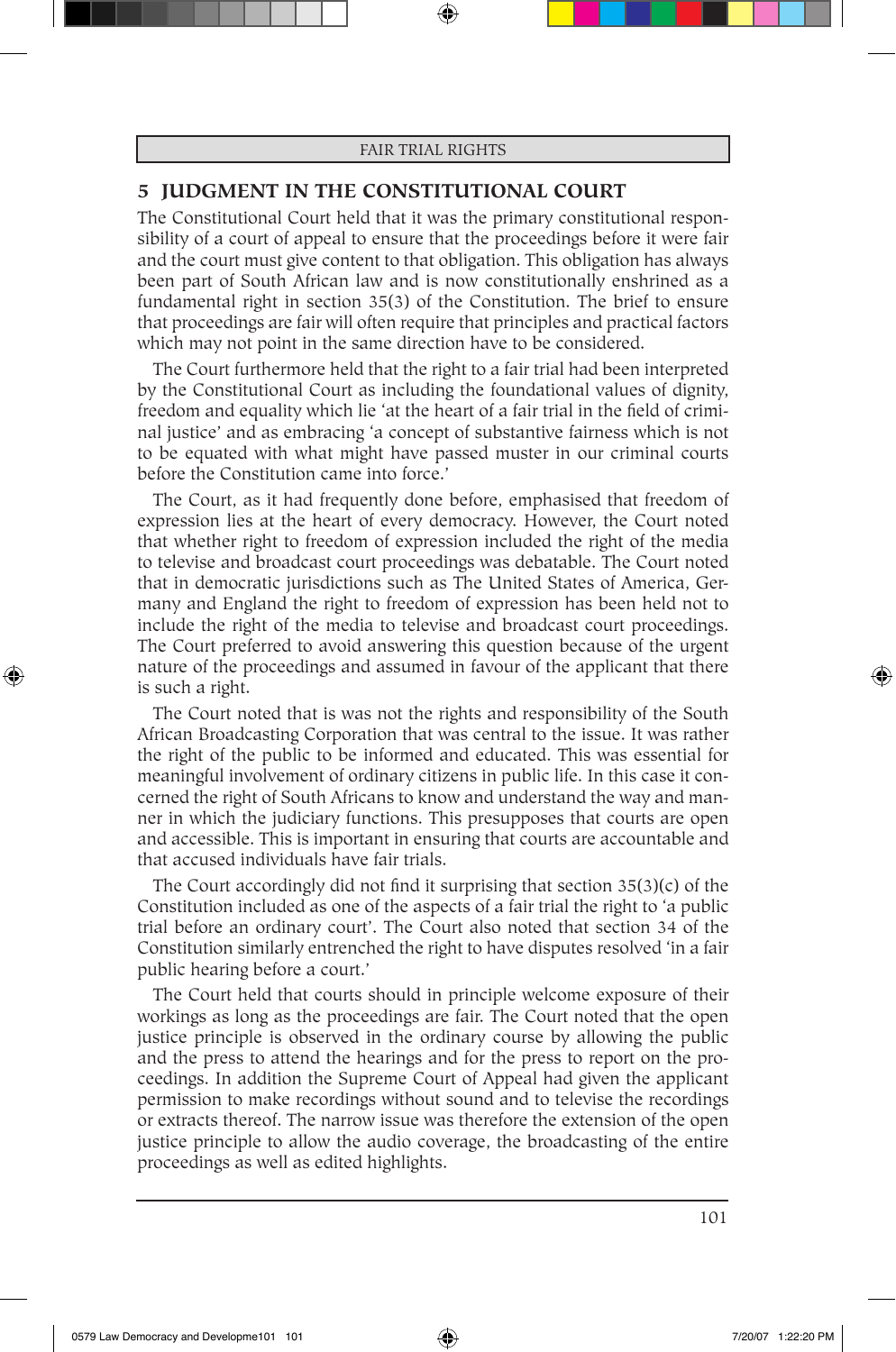The Court noted that the question before it was not whether cameras should be allowed into courts, it is whether the Court should interfere with the discretion of the Supreme Court of Appeal in the particular appeal in the specific circumstances and order that the additional coverage be permitted.

In terms of section 173 of the Constitution, 1996, the Supreme Court of Appeal has the power to regulate and protect its own process taking into account the interests of justice. A primary aspect of the exercise of that power is to ensure that the proceedings are fair. The Court held that the exercise of this power will inevitably affect rights in the Bill of Rights including the right to a fair trial in section 35 and the right to have disputes resolved by courts in section 34. In the exercise of this power these rights must not be unjustifiably interfered with. The judgment will furthermore often have to be exercised in the light of a complex range of factors.

The Court did not see the question being as to whether they would have adopted an identical test. The question was whether the Supreme Court of Appeal did not act judicially in exercising its section 173 rights, or based the decision on incorrect principles of law or on a misdirection of the facts.

The Constitutional Court noted that it had on the one hand assumed that the judgment by the Supreme Court of Appeal had infringed the right to freedom of expression. The Court furthermore acknowledged that openness and accountability were underlying values of the Constitution. On the other hand the Supreme Court of Appeal had the primary obligation to ensure that trials are fair. The Court, as the Supreme Court of Appeal had done, held that fair trial rights included the right to an appeal and 'the appeal must be subject to considerations of fairness as the trial which gives rise to it.'

The Court pointed out that the Supreme Court of Appeal had found that broadcasting would not be permitted unless the Court was satisfied that it would not inhibit justice in that Court. The test incorporated the recognition of the primary obligation to ensure fair proceedings without denying the importance of the right to freedom of expression and the principle of open justice. The Constitutional Court held that it was satisfied that the decision by the Supreme Court of Appeal established an appropriate relationship of proportionality between the competing rights.

The Court concluded that it cannot be said that the Supreme Court of Appeal did not reach its verdict judicially and dismissed the appeal.

### **6 DISCUSSION**

### **6.1 General**

⊕

The finding by the Constitutional Court that a court of appeal had the primary constitutional responsibility to ensure that proceedings before it are fair may convince some that a court of appeal is constitutionally obligated to treat the convicted individual or entity on appeal, and the prosecution fairly. However, in light of the fact that the Court proceeded to hold that this right was taken up in section 35(3) of the Constitution I have assumed the Court to have meant that a court of appeal was obligated to treat a convicted individual or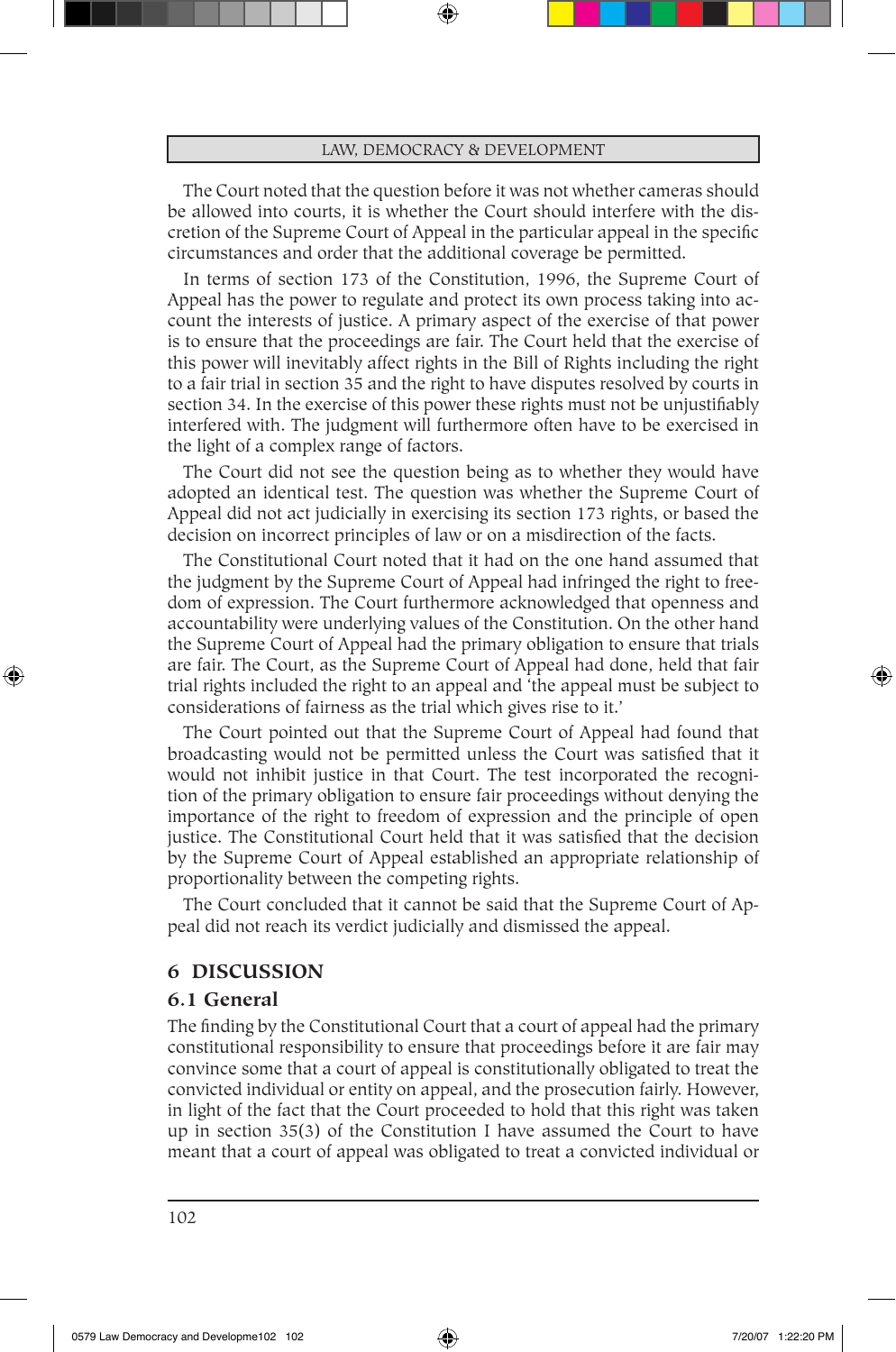entity on appeal fairly. Section 35 provides arrested, detained and accused persons confronted by the criminal justice system with Constitutional rights and not the prosecution.

I do not think that many will disagree with a finding that the Supreme Court of Appeal was obligated to ensure that Mr Shaik and the respondent companies on appeal before it were treated fairly. However, even then the reasoning by the majority of the Constitutional Court in reaching this decision raises some concerns in view of earlier decisions by the Constitutional Court and the wording of the Constitution, 1996. I will now discuss these concerns.

# **6.2 The assumption by the Constitutional Court that section 16 of the Constitution included the right to televise and broadcast criminal court proceedings**

My first concern is the assumption by the Constitutional Court that section 16 which entrenches the right to freedom of expression of the press and the right of the public to be informed, included the right to televise and broadcast criminal court proceedings. The Constitutional Court has in a line of decisions when it specifically dealt with the interaction between the criminal procedure rights in the Bill of Rights and other rights in the Bill erected a conceptual wall between the criminal procedure rights and the other rights.

In *Ferreira v Levin NO; Vryenhoek v Powell NO* 1996 (1) BCLR 1 (CC) the Court erected such a wall between sections 11 and 25 of the interim Constitution. Chaskalson P for the majority held that the primary though not necessarily the only purpose of section 11(1) was to ensure the protection of the physical liberty and physical security of the individual. According to the majority it did not depend on the construction of section 11 in isolation whether 'freedom' had a wider meaning but on its construction in the context of chapter 3 (paragraph 170). They found chapter 3 to be an extensive charter of freedoms that guarantees and gives protection in very specific terms (paragraph 171). The detailed formulation of the rights in chapter 3 could therefore not be ignored in construing section 11. However, the majority did accept that section 11(1) has a residual content and that it may, in appropriate cases, protect fundamental freedoms not enumerated elsewhere in chapter 3 (paragraph 184).

In *De Lange v Smuts NO* 1998 (3) SA 785 (CC) the Court erected the same wall between the equivalent rights in sections 12 and 35, of the Constitution, 1996. The court in reading the interaction between sections 12 and 35 in much the same way as the majority in *Ferreira v Levin* held that the right to freedom and security primarily protect an individual's physical integrity. The Court similarly held that the right to freedom functions as a 'residual right – and may protect freedoms of a fundamental nature - especially procedural guarantees – not expressly protected elsewhere in the Bill of Rights' (page 794 paragraph 16 and further).

The inclusion of a right to information in section 23 the interim Constitution furthermore sparked the debate as to whether an accused should have

⊕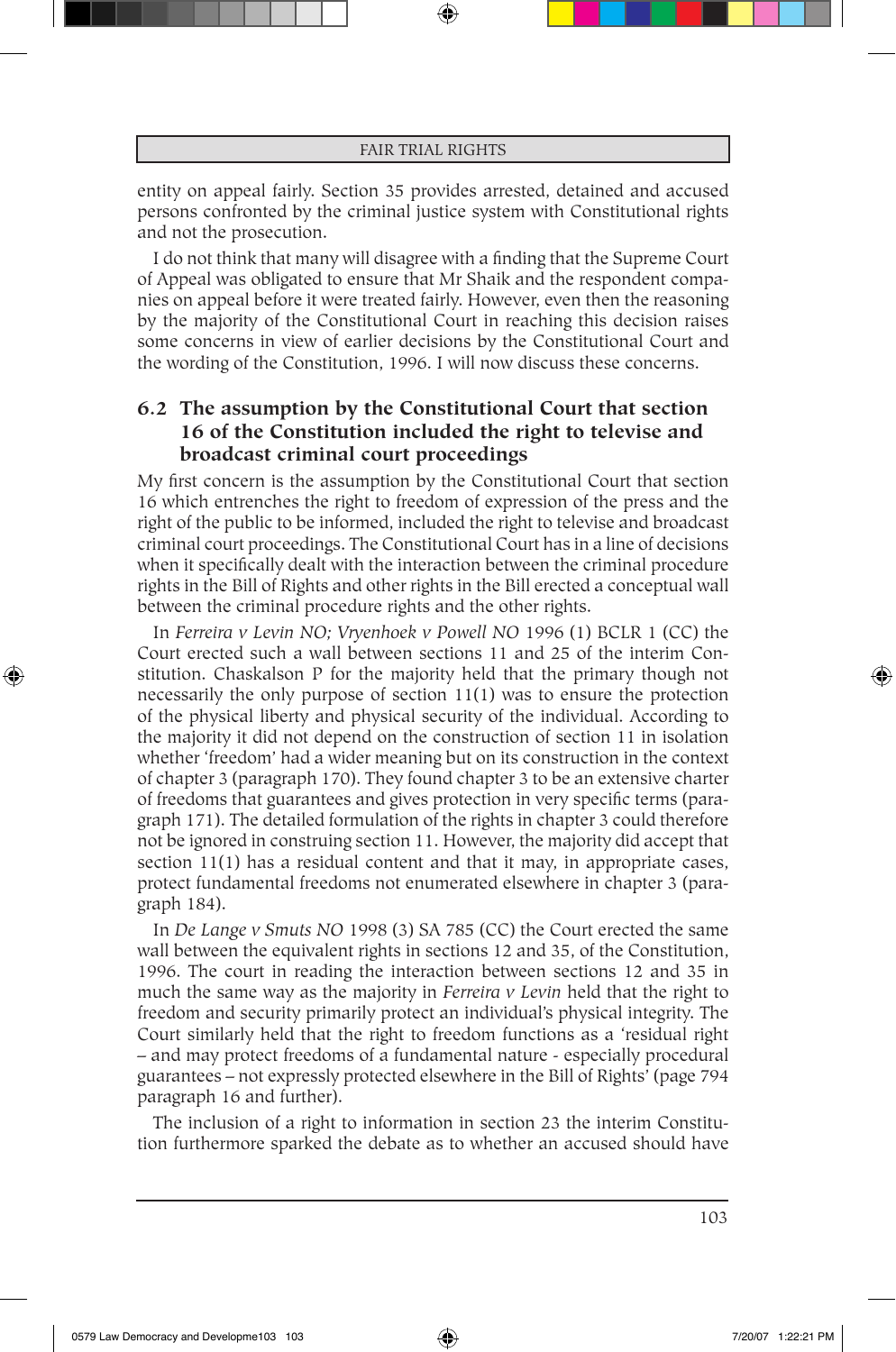access to the information held by the state. At first, it was primarily the issue concerning the right to discover the contents of the police docket for purposes of trial that came before the courts. Before the decision by the Constitutional Court in *Shabalala v Attorney-General of the Transvaal* 1995 (12) BCLR 1593 (CC) there had been considerable debate as to whether or not section 23 of the interim Constitution applied when access to the police docket is required to advance an accused's defence. Some high courts decided that section 23 was applicable. Other courts indicated that they were uncertain. In some cases there were positive arguments that section 23 did not apply.

In *Shabalala* the Constitutional Court decided on the right to information at trial in the context of the fair trial provision in section 25 of the Interim Constitution and not on the basis of section 23 (paragraph 34). Yet, the court still indicated that section 25(3) should not be read in isolation, but together with section 23 and in the broad context of a legal culture of accountability and transparency manifested by both the preamble to the Constitution, and the detailed provisions of chapter 3 (paragraph 35).

However, it is clear that the Constitutional Court in *Shabalala*, when it declared the blanket docket privilege unconstitutional, decided the matter in the context of ensuring a fair trial. The test was therefore formulated as to whether the contents of the docket were necessary to enable the defence to prepare properly. Would the defence therefore be able to effectively exercise the constitutional right to properly 'adduce and challenge evidence', without access to the docket?

When the duty of the state to disclose information for purpose of the bail hearing eventually came before the high court, and on appeal to the Constitutional Court in *S v Dlamini*; *S v Dladla*; *S v Joubert*; *S v Schietekat* 1999 (7) BCLR 771 (CC) the question was also not decided on the basis of the right to information afforded by section 32 of the Constitution, 1996. It was not even argued by counsel that section 60(14) of the Criminal Procedure Act 51 of 1977, which refused an applicant for bail access to the contents of the police docket, had to comply with section 32 or, if in violation of section 32, that the government had to justify the infringement under section 36(1) of the Constitution which is the general limitation clause.

However, the Constitutional Court seems to have changed its mind concerning the interaction between sections 12 and 35 of the Constitution without indicating it as such. Twice the court denied conceptual similarity in the analytical process when it built up a conceptual wall between sections 11 and 25 of the Interim Constitution and sections 12 and 35 of the Constitution, 1996. When the same court was faced with certain issues concerning bail in *S v Dlamini*; *S v Dladla*; *S v Joubert*; *S v Schietekat supra* the unanimous court, some of whom were instrumental in erecting the wall, and all the parties concerned, seemed to accept that the 'right to bail' in section  $35(1)(f)$ is part of, or is a specific instance of, the right enumerated in section 12 (see the approach in paragraphs 6, 36 and 99 of the judgment and page 86 of the heads of argument by the Director of Public Prosecutions). It therefore seems that the parties concerned, including the court, while not specifically

⊕

♠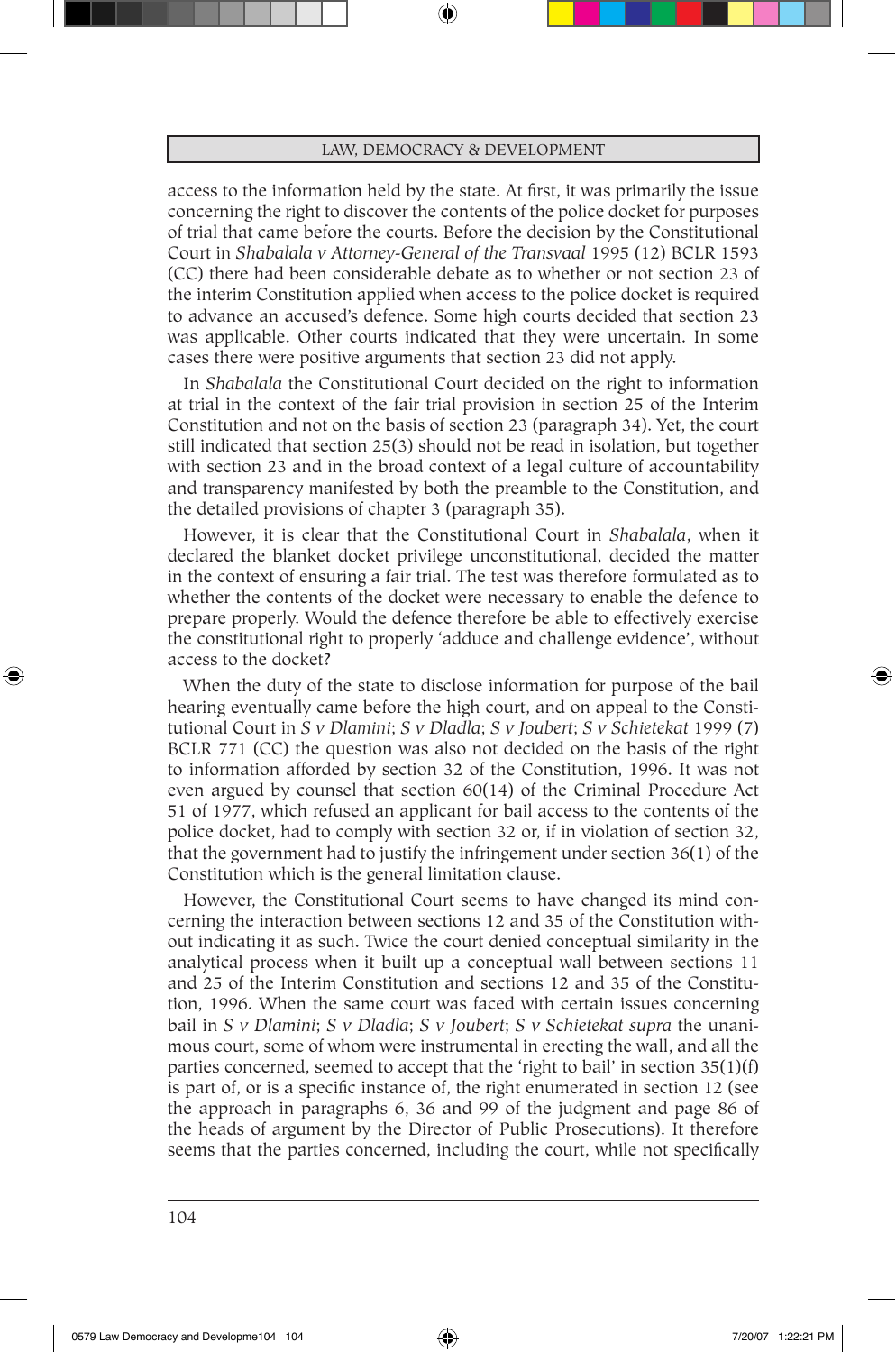deliberating about the interaction between sections 12 and 35, chose to ignore the prior decisions by the Constitutional Court. Meanwhile many high court decisions tested bail problems as a liberty issue in terms of section 12. (The applicability of section 12 is of course crucial for the criminal process because it guarantees due process, and, as will be indicated later, allows for the transplantation of persuasive doctrines and principles leaving little scope for foundational confusion. The approach by the Courts in these decisions is also important for the discussion hereunder whether a court of appeal is constitutionally obligated to ensure that proceedings before it are fair).

Following the argument of the Constitutional Court in *Ferreira*, *De Lange* and *Shabalala* it seems that there will be a similar barrier between section 16 and section 35 of the Constitution. Because section 35(3)(c) expressly provides an accused person with the right to a public trial before an ordinary court, section 16 will not apply.

## **6.3 The Court's application of section 34 of the Constitution to a criminal appeal**

My second concern is the Court's application of section 34 of the Constitution to a criminal appeal. In *S v Pennington* 1997 (10) BCLR (CC) paragraph 46 the unanimous Court remarked *obiter* that section 34 of the Constitution did not apply to criminal proceedings:

'The words "any dispute" may be wide enough to include criminal proceedings, but it is not the way such proceedings are ordinarily referred to. That section 34 has no application to criminal proceedings seems to me to follow not only from the language used but also from the fact that section 35 of the Constitution deals specifically with the manner in which criminal proceedings must be conducted.'

The concluding part of the argument here is much the same as in *Ferreira*, *De Lange* and *Shabalala*. Because section 35 provides for the manner in which criminal proceedings are to be conducted section 34 will not apply.

## **6.4 The Court's reliance on section 35(3) of the Constitution to ensure fairness on appeal**

My third concern is the fact that the Constitutional Court relied on section 35(3) of the Constitution to hold that it was the constitutional responsibility of the court of appeal to ensure that the applicants in the appeal were treated fairly.

Section 35(3) bestows on an *accused person* the right *to a fair trial* which includes specific enumerated rights. A person convicted of an offence is no longer an accused person and an appeal hearing is not a trial. However, the inclusion of subsection 35(3)(o) which provides for the right to 'an appeal to, or review by, a higher court' as one of the enumerated rights in section 35(3) might create the impression that one remains an accused until after the final appeal or review in a case. If this were true a person on appeal must be entitled to the other enumerated constitutional rights in section 35(3) available to an accused confronted by a criminal trial. A convicted person would then for example have the following rights on appeal: to be informed of the charge

⊕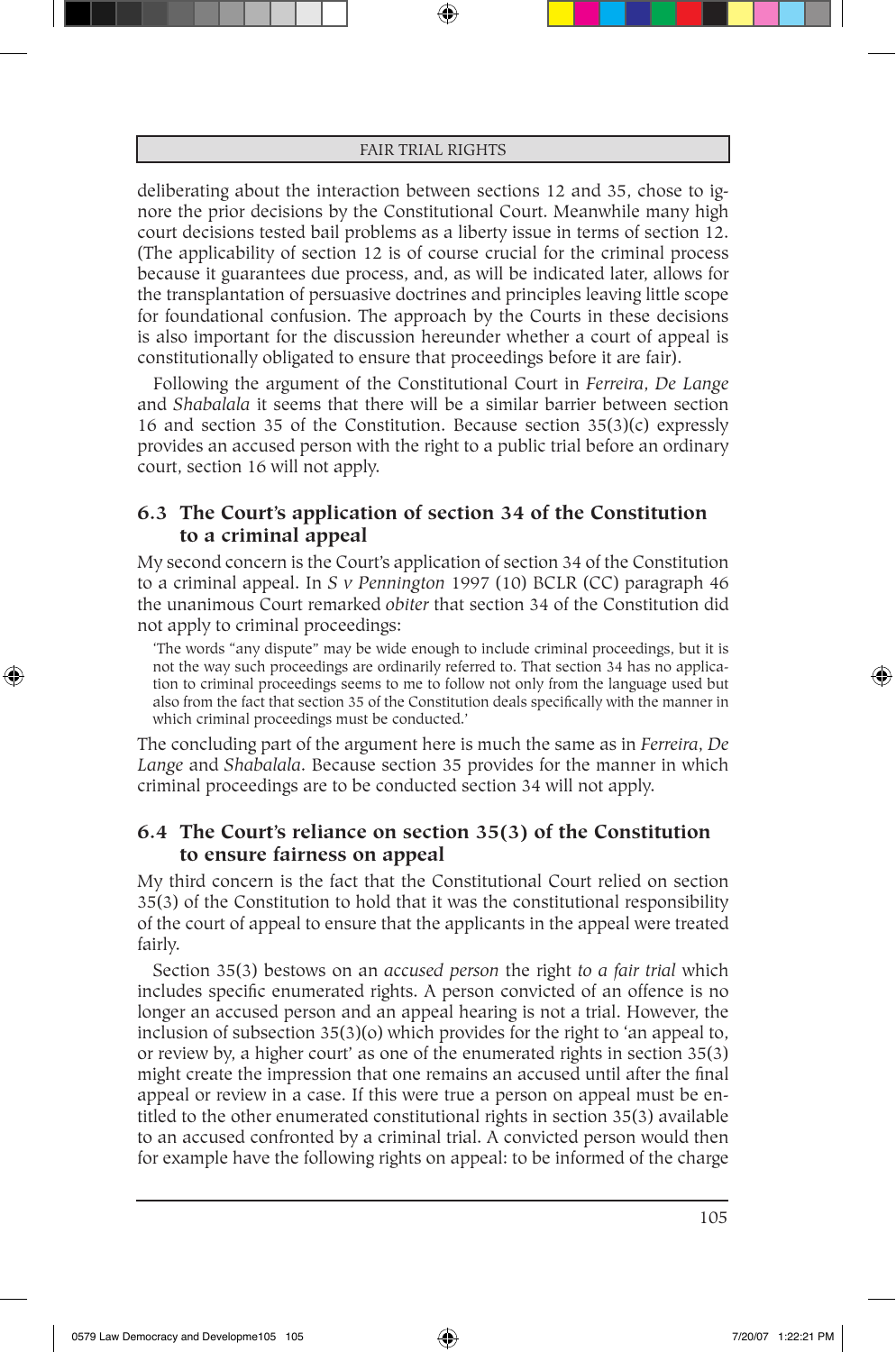with sufficient detail to answer it, to be informed promptly that he may be presented by a legal practitioner of his choice, to be presumed innocent, to remain silent and not to testify during the proceedings, to adduce and challenge evidence. I submit that these rights were clearly meant only to apply to a person that has not been convicted and to a criminal trial.

# **6.5 The Court's finding that the Supreme Court of Appeal was obligated to ensure that appeal proceedings are fair because of its powers in terms of section 173 of the Constitution**

My fourth concern is the finding by the Constitutional Court that the Supreme Court of Appeal had to ensure that the appeal proceedings before it were fair because of its powers in terms of section 173 of the Constitution, 1996. The Court even found that the exercise of this power will inevitably affect rights in the Bill of Rights including the right to a fair trial and cautioned that in the exercise of this power these rights must not be unjustifiably interfered with.

I submit that the Supreme Court of Appeal cannot use this power to interfere with a procedural right that has been provided for in the Constitution. In this instance the Constitutional Court cannot hold that a convicted person has a constitutional right to be treated fairly on appeal if the Constitution when dealing with the matter in section 35 provides only a person accused of an offence such a right at trial. The power in section 173 must be used in a manner consistent with the Constitution (see also *Pennington and Another supra* paragraph 23). The position held by the Constitutional Court brings about that the High Courts, the Supreme Court of Appeal and the Constitutional Court could deviate from the Constitution on procedural issues if the court thought it appropriate.

 The power must furthermore be used sparingly (see *Parbhoo and Others v Getz NO and Another* 1997 (10) BCLR 1337 (CC) paragraphs 4 and 5 and *Pennington supra* paragraph 22). In *Parbhoo* the Court used its powers in terms of section 173 to resolve an extraordinary situation pending the enactment of legislation and the promulgation of rules of procedure. The Court made the point that the power related to the process of court arises when there is a legislative *lacuna* in the process (see also the separate dissenting minority judgment by Moseneke DCJ in the case under discussion with which Mokgoro J concurred in separate dissenting minority judgment).

### **6.6 Concluding remarks**

However, I agree that there must be and is a constitutional duty on the Supreme Court of Appeal to ensure that a convicted person is treated fairly on appeal. Section 12 of the Constitution bestows this duty. I submit that the approach by all the parties concerned in *S v Dlamini*; *S v Dladla*; *S v Joubert*; *S v Schietekat supra* in tearing down the wall between sections 12 and 35 is correct. The criminal justice process constitutes an interference with the liberty of the subject by the state starting with the framing of laws which

⊕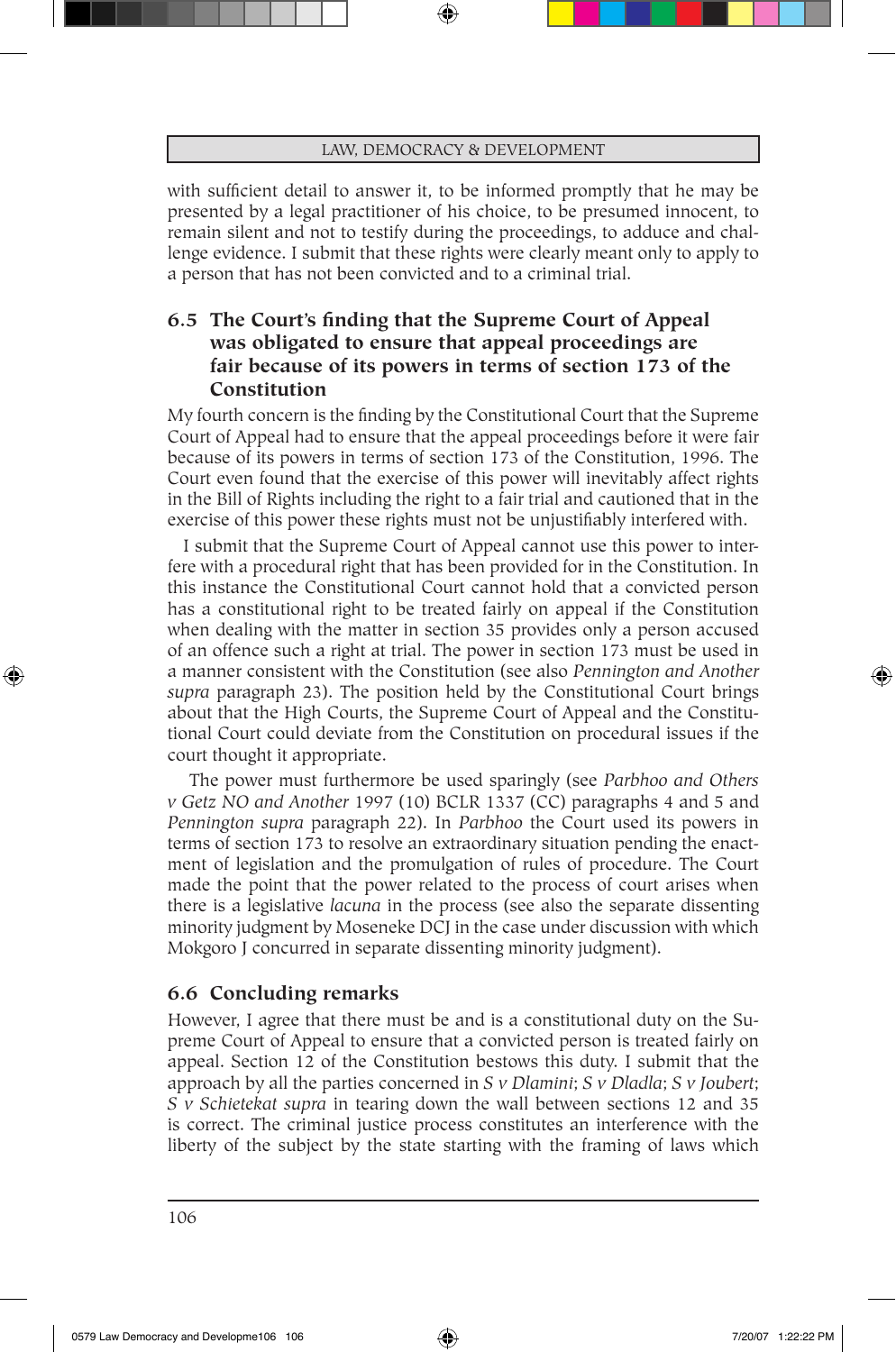prohibit conduct. This is followed by the arrest and detention of suspects, the process of determining guilt, the passing and enforcing of sentence, up to the restoration of the subject's liberty, either upon acquittal or the setting aside of a conviction, or after service of sentence, or on parole. It does, therefore, seem that the rights in section 35 of the Constitution, 1996 must be regarded as part of, or specific instances of, the right enumerated in section 12 of the Constitution.

It is a pity that the substantial jurisprudence under Canadian law did not point the way. The relationship between section 7 and sections 10 and 11 of the Canadian Charter of Rights and Freedoms clearly spelt out and is apparent for all who would wish to study it.

The Canadian courts have opted for (due process) seepage of the provision in the Canadian Charter relating to deprivations of liberty 'in accordance with the principles of fundamental justice' in section 7 above, to the specifically enumerated criminal procedure rights found in sections 8 to 14 of the Charter. In *Reference re section 94(2) of the Motor Vehicle Act* [1985] 2 SCR 486 at 502ff (Can) Lamer J held that the enumerated criminal justice rights in sections 8 to 14 of the Charter were merely illustrative of the generic due process right contained in section 7. It also seems that section 7 is not limited in its ambit to procedural challenges, but the Supreme Court appears to have imputed a substantive dimension to the term 'fundamental justice'. Section 7 therefore not only protects those values already guaranteed in the criminal justice rights provided for in sections 8 to 14 of the Charter. If none of the provisions in sections 8 to 14 is understood to apply to a particular factual situation, section 7 will also be used to determine whether the law in question corresponds with the principles of fundamental justice.

Under Canadian law section 7 of the Charter therefore operates as a generic and residual 'due process' right and assumes the character and status thereof. This due process right operates independently and informs the interpretation of all the rights dealt with in sections 8 to 14 of the Charter. If none of the provisions in section 8 to 14 is understood to apply to particular facts, section 7 will be used to determine whether the law in question corresponds with the principles of fundamental justice.

The utilisation of section 7 as a generic and residual due process right ensures structural and conceptual similarity in the analytical process that would allow for transplantation of persuasive doctrines and principles with relatively little scope for foundational confusion. The safeguard built into this conceptual structure could then be easily assimilated into an analysis of constitutional criminal procedure rights.

This confusion concerning the basic structure of the fundamental protection of the individual's right to freedom and security and the interaction thereof with the criminal procedure rights in the Constitution under South African law must be corrected. More specifically, the operation of section 12 of the Constitution as a general and residual due process right must be substantiated. Without this correction we will forever be plagued by dissimilarity in the way persons that come into contact with the criminal justice system are

107

⊕